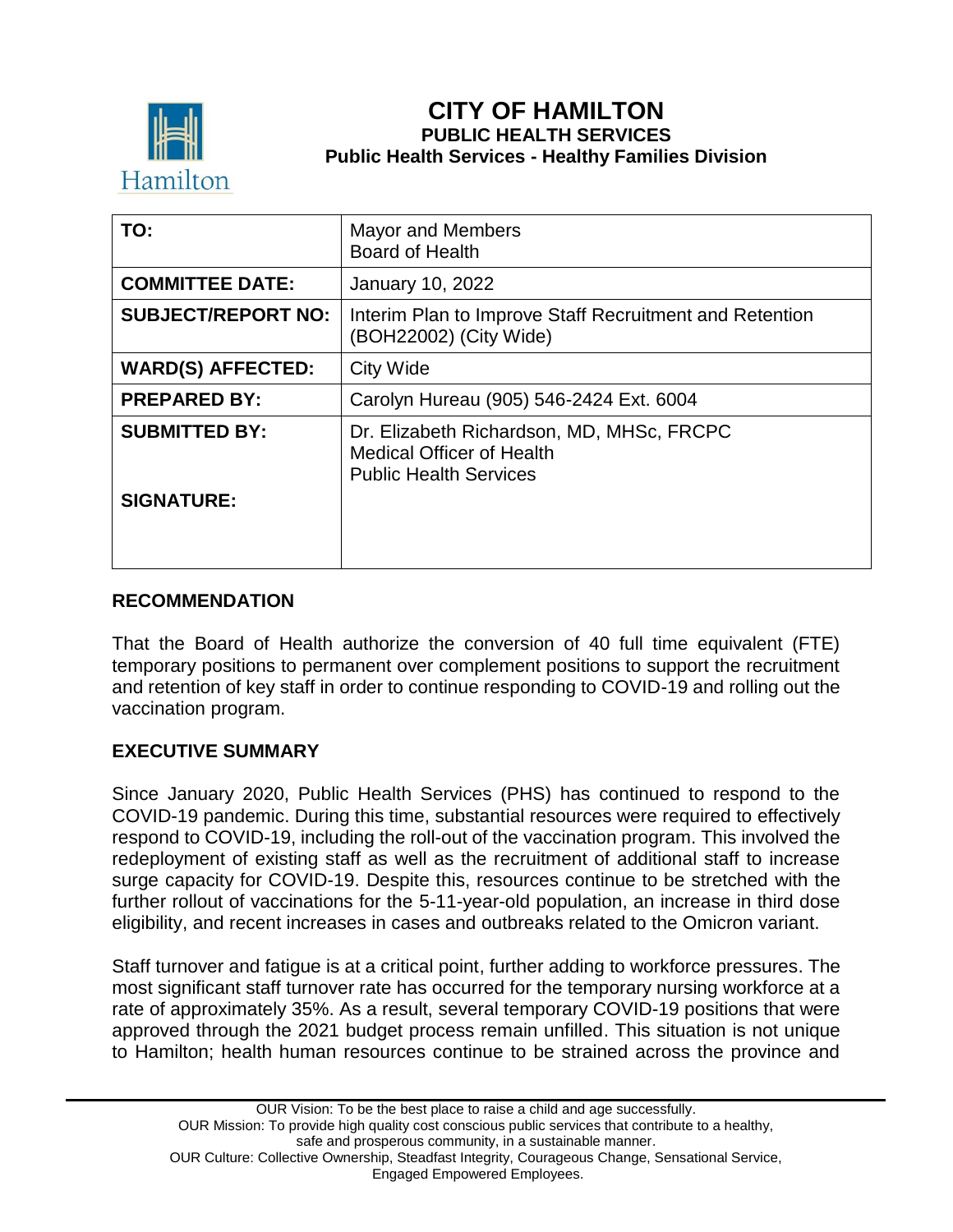### **SUBJECT: Interim Plan to Improve Staff Recruitment and Retention (BOH22002) (City Wide) - Page 2 of 5**

beyond. Several key positions and skillsets within the public health sector are in high demand making it a challenge to recruit and retain staff. Many organizations in response have decided to recruit additional permanent staff in response, making temporary jobs unattractive. Given this competitive market, transitioning 40 FTE temporary positions to permanent over complement positions is a significant lever in recruiting for key positions, retaining staff and most importantly creating a more stable workforce to effectively serve our community. The province has indicated the costs associated with COVID-19 will continue to be funded in 2022.

Over time, as COVID-19 transitions to an endemic state and provincial direction is provided related to the ongoing management of COVID-19 through a sustained program (as opposed to an emergency response), it is anticipated the resources required for an ongoing program for COVID-19 will be of similar FTE.

#### **Alternatives for Consideration – Not Applicable**

### **FINANCIAL – STAFFING – LEGAL IMPLICATIONS**

- **Financial:** Both the approved 2021 Annual Service Plan and Budget (ASPB) and the proposed 2022 Budget include the costs for all temporary COVID-related staff, including these 40 FTE. The Province has indicated that they will continue to fund COVID-19 extraordinary costs in 2022.
- **Staffing:** The 40 FTE positions to be converted from temporary to permanent status will come from the following job classifications, with the exact mix to be determined based on the market situation at the time of recruitment:
	- Public Health Nurses
	- Public Health Inspectors
	- Program Managers
	- Epidemiologists
	- Health Strategy Specialists
	- Program Evaluation Coordinator
	- Project Manager

The conversion of these positions will support recruitment and retention of key positions in a competitive market. An ongoing program for COVID response is anticipated to be of similar size to this number of FTE. However, if the affiliated work and funding ends, a corresponding 40 FTE would be decreased in the future. It is anticipated that any reduction could be implemented through workforce attrition.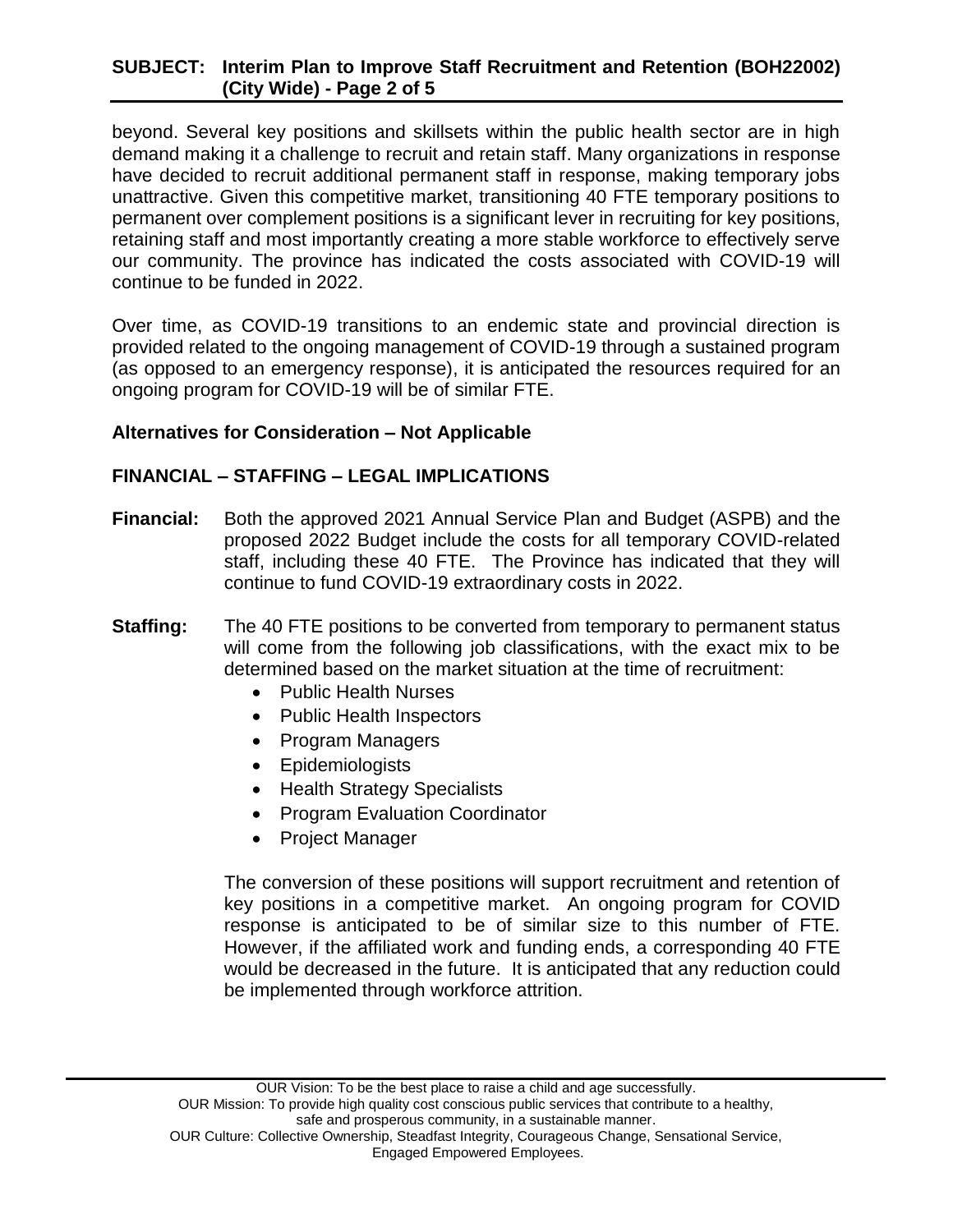### **SUBJECT: Interim Plan to Improve Staff Recruitment and Retention (BOH22002) (City Wide) - Page 3 of 5**

**Legal:** Boards of health are accountable for meeting all requirements included in the Ontario Public Health Standards pursuant to the Health Protection and Promotion Act. As well, the Province has directed boards of health to continue to do what is necessary to respond to COVID-19 cases and outbreaks and implement the vaccination program.

### **HISTORICAL BACKGROUND**

Since January 2020, PHS has continued to respond to the COVID-19 pandemic. During this time, substantive resources were required to carry out critical functions in order to minimize the spread of COVID-19 and vaccinate Hamiltonians. This involved the redeployment of existing staff to COVID-19 as well as the recruitment of additional staff to increase surge capacity.

The number of required staff for the COVID response has fluctuated throughout the pandemic. In July 2020, the Board of Health approved an increase of 75.14 FTE to continue responding to COVID-19 (BOH20013). In 2021, the Board of Health approved the ASPB that included an increase of 110.24 FTE to support COVID-19 disease control and 287.60 FTE (399.25 FTE annualized) to plan and deliver the COVID-19 vaccination program (BOH21004). Due to significant recruitment challenges, PHS has not been able to fill all these positions. As of December 13, 2021, 111.25 FTE temporary COVID-19 positions were unfilled. Further details about recruitment and retention challenges is provided in the Analysis and Rationale for Recommendation section below.

Overall, PHS resources continue to be stretched due to the length of the pandemic response and the sustained, significant demands related to COVID-19 (e.g., rollout of vaccinations for the 5-11-year-old population, an increase in third dose eligibility, and recent increases in cases and outbreaks related to the Omicron variant third doses, etc.).

### **POLICY IMPLICATIONS AND LEGISLATED REQUIREMENTS**

Boards of health are legislated to deliver the programs and services outlined in the Ontario Public Health Standards pursuant to the Health Protection and Promotion Act. The Province has been clear that boards of health are expected to take necessary measures to respond to COVID-19 within their jurisdictions while continuing to maintain critical public health programs and services.

#### **RELEVANT CONSULTATION**

Staff have consulted with Human Resources, Talent & Diversity to discuss ongoing workforce pressures and strategies for recruitment and retention that are referenced within this report. PHS Finance and Administrative staff have also been consulted and have provided the financial information for this report.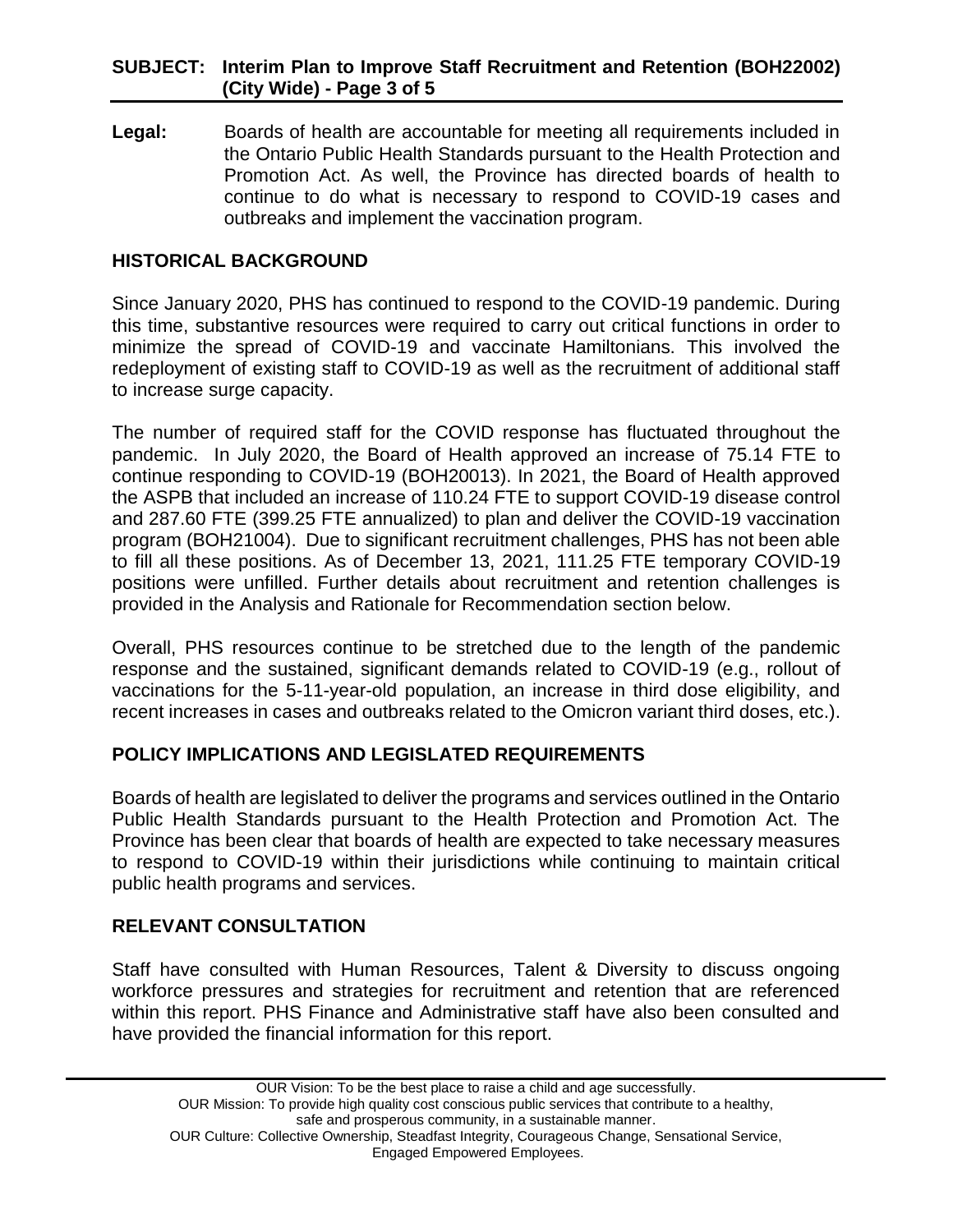# **ANALYSIS AND RATIONALE FOR RECOMMENDATION**

Staff turnover within PHS is at a critical point. The turnover of temporary new staff hired for COVID-19 since January 1, 2020 has presented staffing challenges for PHS. The most significant turnover has occurred for the temporary nursing workforce at a rate of approximately 35% of all nurses hired for the COVID response. This situation is not unique to Hamilton; health human resources continue to be strained across the province and beyond. Currently, there are unprecedented labour shortages as a result of both increased competition across all settings and an increasing number of staff facing burnout and mental health challenges as a result of the prolonged emergency response.

There are several other factors contributing to these recruitment and retention challenges. First, there is a currently a high demand for certain skillsets and professional designations within the public health sector that are critical to support the pandemic response, including public health inspectors, public health nurses and epidemiologists. As a result, several temporary COVID-19 positions that were approved through the 2021 budget process remain unfilled. Second, it is anticipated that upcoming staff retirements will contribute to PHS workforce pressures over the next few years. Retirement risk data provided by Human Resources, Talent & Diversity, indicates that 6.7% of all PHS employees are at high retirement risk (approximately 27 FTE). High risk is defined as employees that could retire now, up to and including August 31, 2022.

In collaboration with Human Resources, Talent & Diversity, several strategies to support recruitment and retention have been employed to date, including extending temporary contracts based on anticipated operational needs and promoting job postings through additional channels such as LinkedIn and other profession-specific job boards to reach a broader audience of potential candidates. Despite this, recruitment and retention challenges have persisted.

Staff consulted with Human Resources, Talent & Diversity regarding the challenges with posting temporary positions for certain COVID-19 roles. Human Resources, Talent & Diversity supports posting permanent over complement positions as a strategy to increase the candidate pool at this time, as many candidates will not consider a temporary position. These permanent postings will attract a more extensive and diverse candidate pool. Successfully filling additional permanent postings will yield multiple benefits including greater stability and versatility of resources within the team, improved effectiveness and consistency of service delivery as well as provide significant security and peace of mind for our employees in what has perhaps been the most challenging public health environment we have experienced to date. This stability and security will result in greater staff engagement and improved morale. For this reason, PHS is recommending the conversion of 40 FTE temporary positions previously approved